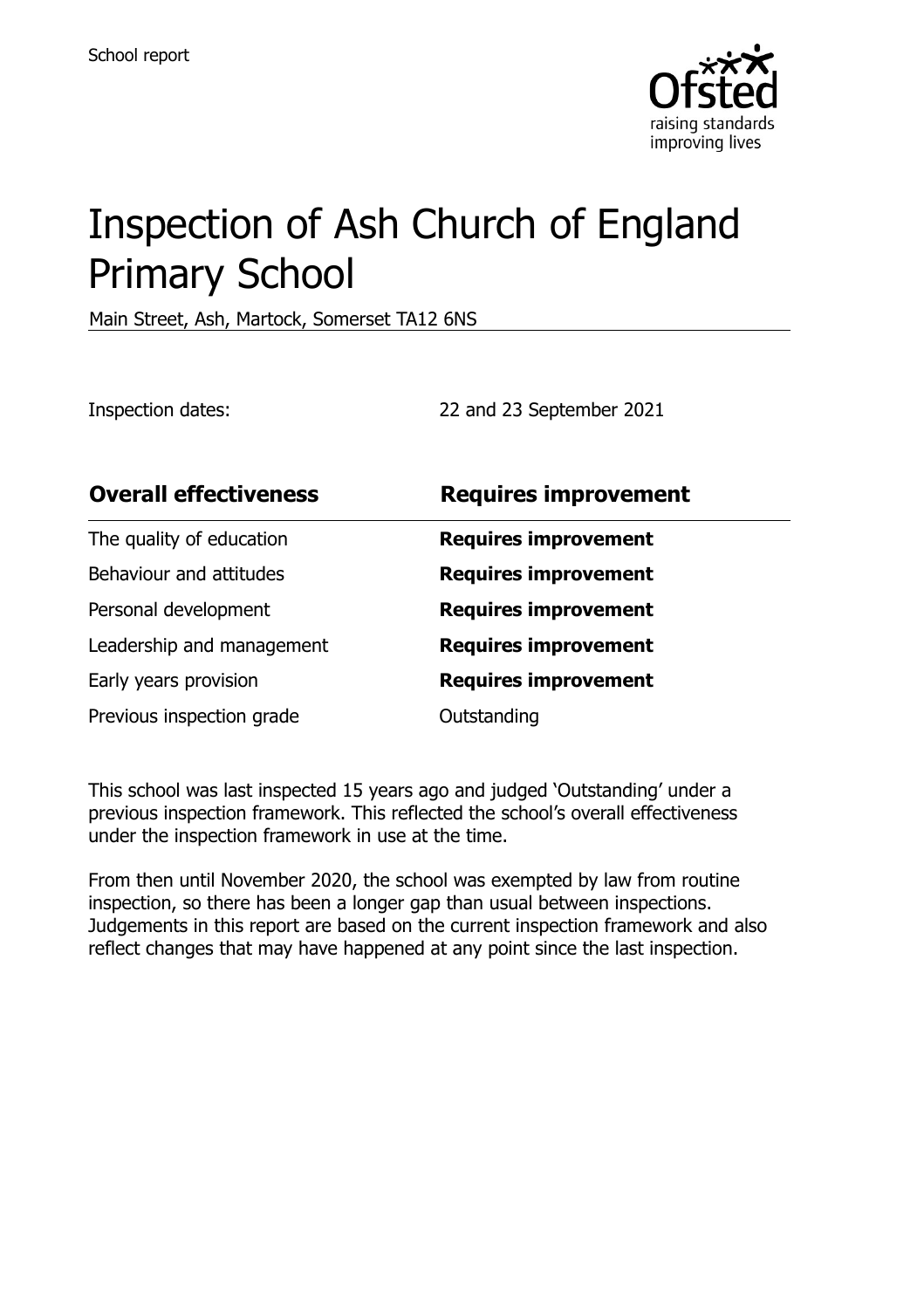

## **What is it like to attend this school?**

Ash Primary School provides a calm and safe place to learn. Pupils attend regularly and enjoy coming to school. A few parents raised concerns about bullying. However, pupils say that since the arrival of the new headteacher, incidents of bullying have stopped. Pupils trust adults to help them if they have a worry or concern.

Pupils behave well at social times and generally get on well together. They are polite and courteous. However, in some lessons, pupils' behaviour is not good. This happens when work is not matched closely enough to pupils' ability. Pupils lose interest in their work and become easily distracted.

During the pandemic, leaders ensured that pupils could continue to access extracurricular activities. Pupils enjoy the wide range of clubs on offer. They are proud to represent the school in many local community events.

Leaders' expectations for what pupils can achieve are not high enough. This is reflected in the curriculum that pupils follow. As a result, pupils do not achieve as well as they could.

#### **What does the school do well and what does it need to do better?**

The headteacher is committed to improving the school. Since her appointment, she rightly prioritised work on improving systems to ensure pupils are safe. In addition, she has identified which aspects of the school's work are not yet good enough.

To some extent, leaders' plans for improvement have slowed because of the pandemic. Nevertheless, the lack of professional development for curriculum leaders has contributed to a weak curriculum. Some staff do not yet have the skills required to improve the curriculum. In some subjects, the curriculum is not well planned. Lessons are not well organised. They do not build on what pupils already know. This leads to some pupils not being able to remember key knowledge and skills.

In subjects such as science, computing and physical education (PE), the curriculum is better planned. In PE, for example, pupils gain the knowledge and skills they need to be successful. This knowledge is well thought out as pupils progress through the school. Over time, pupils have had much success in local sport competitions.

Teachers' expectations of what pupils can achieve are too low, including in the early years. Systems for checking the knowledge pupils have learned are not effective. Consequently, teaching staff do not have accurate information about what pupils already know. This leads to curriculum plans not meeting the needs of pupils, including for pupils with special educational needs and/or disabilities. As a result, some pupils lose interest in their work and become distracted.

Leaders have recently introduced a new curriculum for phonics. The early signs are that it is having a positive impact on pupils' ability to read. Leaders ensure that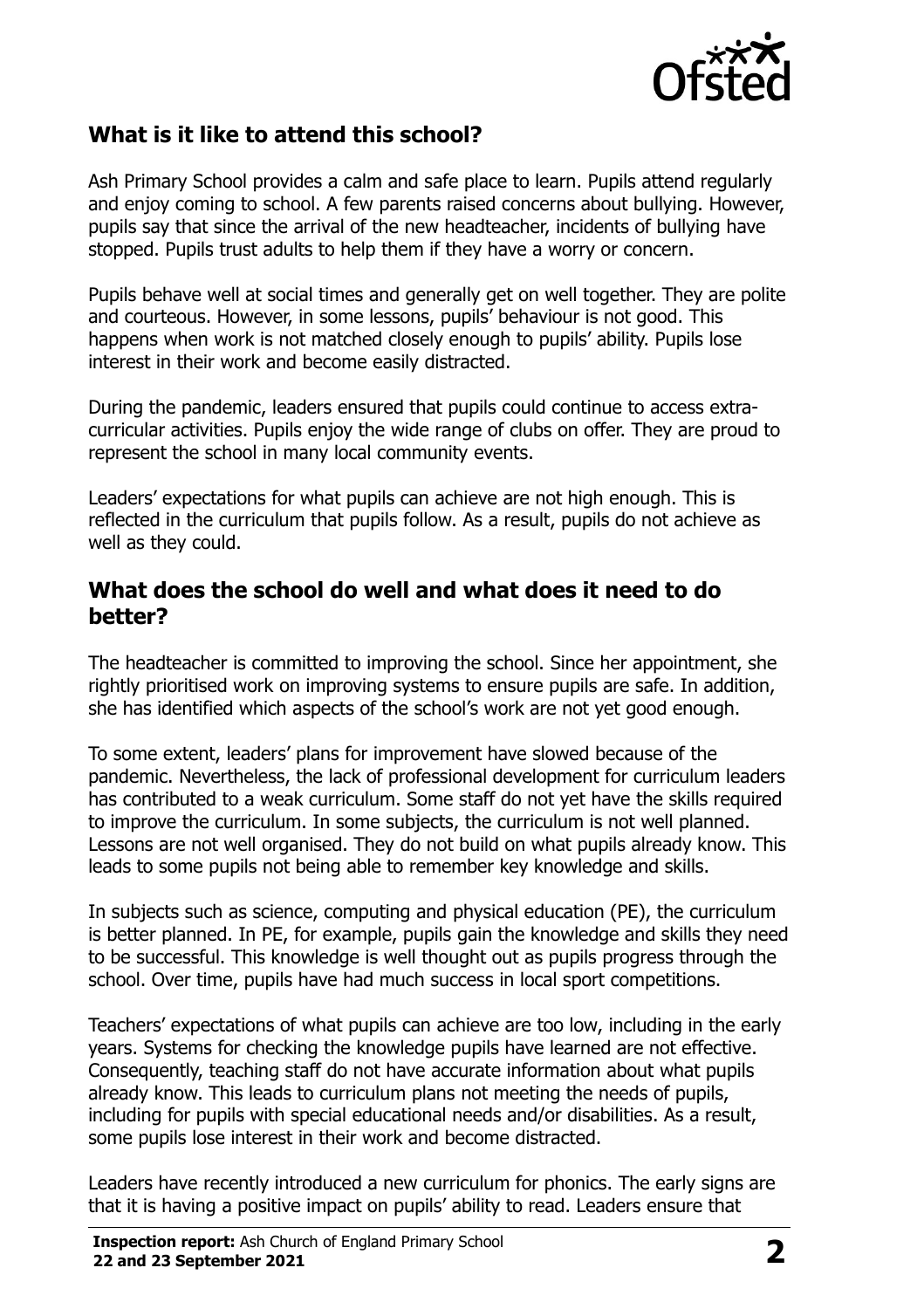

children in the Nursery class experience a wide range of vocabulary. As soon as they are ready, they start to learn how to read. Children in the Reception class use their new sounds well to write with growing confidence. Leaders have put in place systems to help pupils who struggle with their reading to catch up. Pupils enjoy reading. However, there is no planned curriculum for reading in key stage 2. As a result, some pupils in key stage 2 have gaps in their knowledge.

Leaders have been working on promoting pupils' personal development. When children join the Nursery class, they settle quickly and enjoy being in school. Children are eager to learn. Leaders have introduced careers fairs to help older pupils gain knowledge of local and national industries. Pupils develop an appropriate awareness of how to respect one another. Nevertheless, some pupils have a limited understanding of fundamental British values. This leads to pupils having confused views of different religions and cultures in modern Britain.

Governors do not have an accurate perception of the quality of education. This is because systems for checking on leaders' work are not precise enough. In addition, they do not meet their statutory obligations well enough. Governors do not have a sharp enough focus on the impact of additional funding. This lack of oversight has contributed to governors not having an accurate view of the quality of education.

# **Safeguarding**

The arrangements for safeguarding are effective.

Leaders have improved systems to keep children safe. Recruitment processes for new staff are robust. The designated safeguarding lead ensures that staff are well trained in identifying pupils who may be at risk of harm. Regular checks on staff's safeguarding knowledge ensure that they remain vigilant. Everyone understands their roles and responsibilities. Staff know what to do if they have a concern about a child. Leaders work closely with pupils and families to understand the risks associated with the internet. Pupils can talk confidently about the different ways to stay safe.

# **What does the school need to do to improve?**

#### **(Information for the school and appropriate authority)**

- $\blacksquare$  Some subjects are not well organised, including in the early years. This leads to some pupils not knowing and understanding what they should. Leaders need to ensure that the content of all subject plans are well organised, and that teachers' subject knowledge is of an equally high standard.
- The curriculum for reading in key stage 2 is weak. Leaders have not considered what they want pupils to achieve by the end of each year group. Because of these issues, pupils have gaps in their knowledge and understanding. Leaders need to ensure that the content of the key stage 2 reading curriculum is well thought out.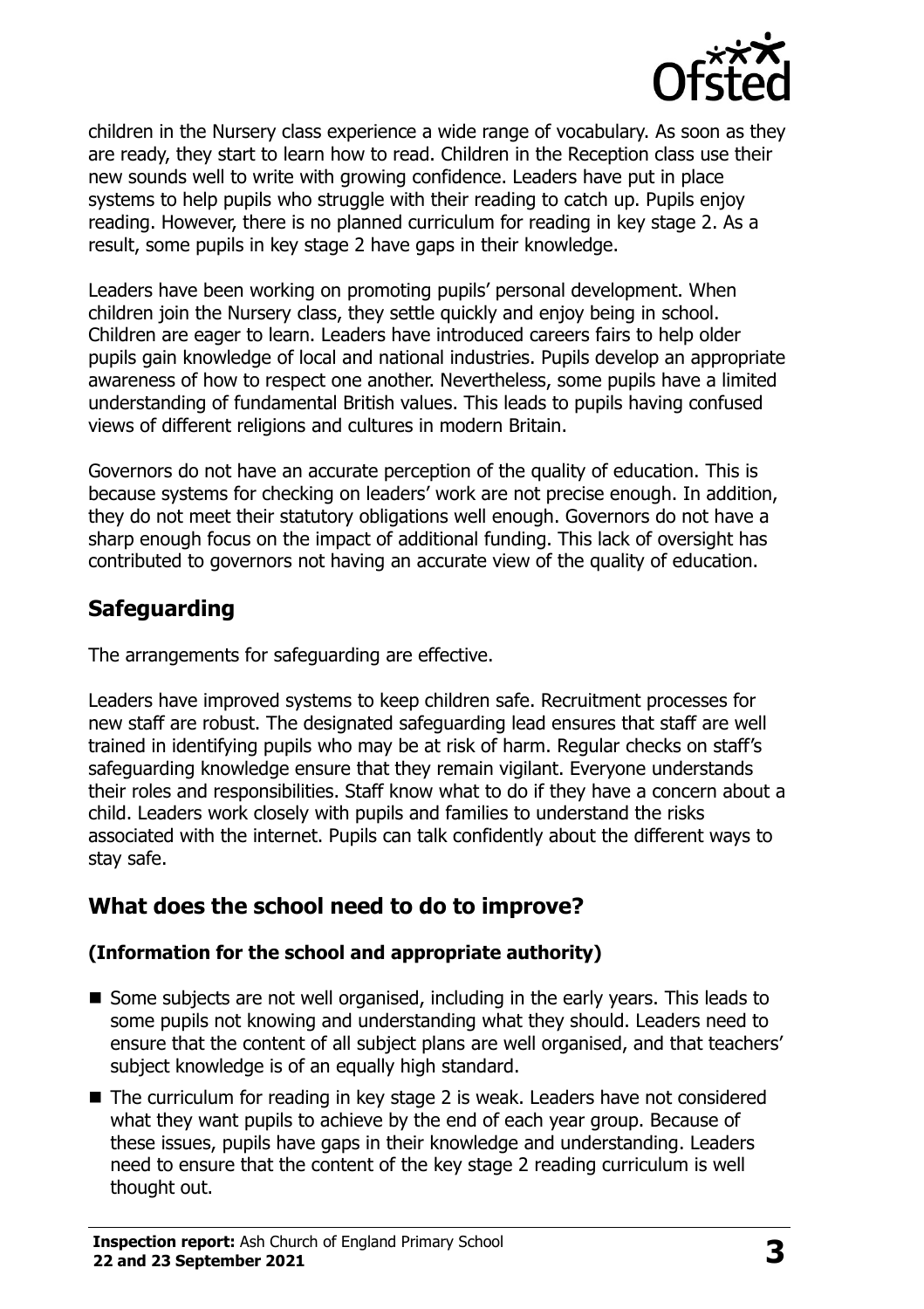

- Teachers' expectations of what some pupils can achieve, including in the early years, are not high enough. Teachers do not always use what they know about what pupils can already do to plan a suitably ambitious curriculum. This limits what some pupils can achieve. In turn, some pupils lose focus and engage in lowlevel disruption. Leaders need to ensure that the curriculum is ambitious for all pupils and that teachers have high expectations of pupils.
- There has been insufficient professional development for curriculum leaders. This has hampered their ability to design and implement an effective curriculum. As a result, in some subjects, pupils have not grasped key ideas. Senior leaders need to ensure that all curriculum leaders have the appropriate professional development they need to improve the quality of the curriculum.
- Systems for checking what pupils know and remember in some subjects are weak. This leads to some pupils not knowing the curriculum as well as they should. Leaders need to ensure that systems for checking what pupils know provide teachers with the information they need to support pupils in developing their knowledge and understanding.
- The curriculum for personal development does not help pupils to fully understand fundamental British values or provide pupils with enough opportunities to learn about different cultures. This means that pupils are not well prepared for some aspects of life in modern Britain. Leaders must ensure that the curriculum enables pupils to develop a secure understanding of British values and different cultures.
- Governors do not have an accurate view of the quality of education. This hinders their ability to identify any areas of weakness and provide leaders with appropriate challenge and support. Governors' oversight of the effectiveness of leaders' work needs to improve.

### **How can I feed back my views?**

You can use [Ofsted Parent View](http://parentview.ofsted.gov.uk/) to give Ofsted your opinion on your child's school, or to find out what other parents and carers think. We use information from Ofsted Parent View when deciding which schools to inspect, when to inspect them and as part of their inspection.

The Department for Education has further *quidance* on how to complain about a school.

If you are the school and you are not happy with the inspection or the report, you can [complain to Ofsted.](http://www.gov.uk/complain-ofsted-report)

### **Further information**

You can search for [published performance information](http://www.compare-school-performance.service.gov.uk/) about the school.

In the report, '[disadvantaged pupils](http://www.gov.uk/guidance/pupil-premium-information-for-schools-and-alternative-provision-settings)' refers to those pupils who attract government pupil premium funding: pupils claiming free school meals at any point in the last six years and pupils in care or who left care through adoption or another formal route.

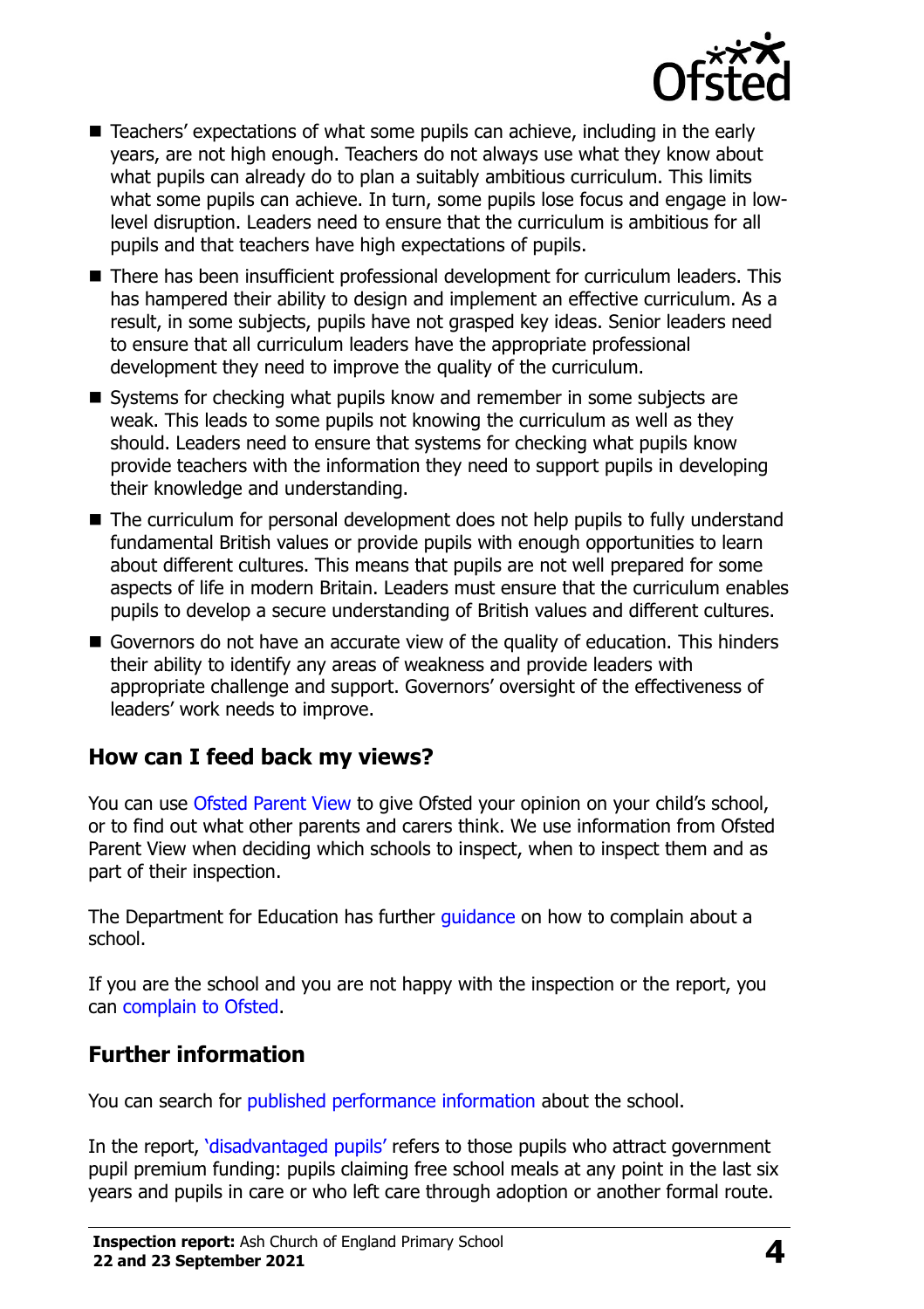

# **School details**

| Unique reference number             | 123814                                                              |
|-------------------------------------|---------------------------------------------------------------------|
| <b>Local authority</b>              | Somerset                                                            |
| <b>Inspection number</b>            | 10199298                                                            |
| <b>Type of school</b>               | Primary                                                             |
| <b>School category</b>              | Voluntary controlled                                                |
| Age range of pupils                 | 2 to 11                                                             |
| <b>Gender of pupils</b>             | Mixed                                                               |
| Number of pupils on the school roll | 161                                                                 |
| <b>Appropriate authority</b>        | The governing body                                                  |
| <b>Chair of governing body</b>      | Margaret Morgan                                                     |
| <b>Headteacher</b>                  | Rebecca Bennett                                                     |
| <b>Website</b>                      | www.ashprimaryschool.co.uk                                          |
| Date of previous inspection         | 9 October 2006, under section 5 of the<br><b>Education Act 2005</b> |

### **Information about this school**

- The headteacher joined the school in September 2020.
- In January 2021, the school opened nursery provision for two-year-olds.
- The school is designated as having a religious character and received its section 48 inspection in October 2017, when this aspect of the school's work was graded as good.

### **Information about this inspection**

The inspectors carried out this inspection under section 5 of the Education Act 2005.

This was the first routine inspection the school received since the COVID-19 (coronavirus) pandemic began. Inspectors discussed the impact of the pandemic with school leaders and have taken that into account in their evaluation.

■ Inspectors held meetings with the headteacher, curriculum leaders, the special educational needs coordinator, a representative from the local authority and teaching and support staff.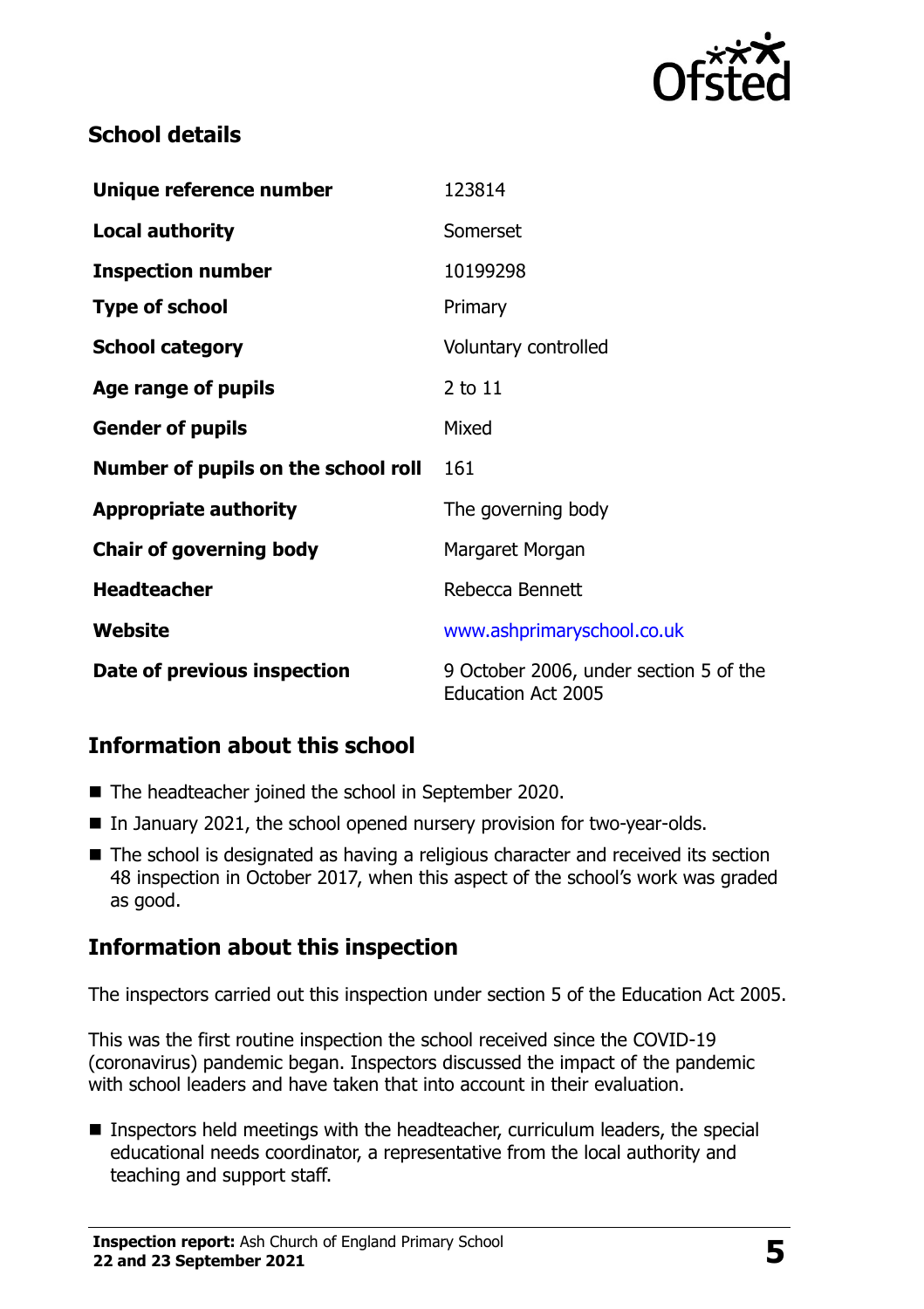

- The lead inspector met with the chair of the governing body.
- Inspectors carried out deep dives in these subjects: reading, mathematics, computing and PE. For each deep dive, inspectors met with subject leaders, looked at curriculum plans, visited a sample of lessons, spoke to teachers, spoke to pupils about their learning, looked at samples of pupils' work and listened to pupils read.
- Inspectors examined a range of documentation provided by the school, including leaders' self-evaluation, improvement plans and documentation relating to attendance and behaviour.
- Inspectors scrutinised safeguarding records, tested staff's safeguarding knowledge and spoke with pupils. The lead inspector also met with the designated safeguarding leader.
- Inspectors considered the 62 responses to Ofsted's online survey, Parent View. They also took into consideration the 14 responses to the survey for staff.

#### **Inspection team**

Matt Middlemore, lead inspector Her Majesty's Inspector

Wendy Marriott **Canadian Construction Construction Construction Construction Construction Construction Construction Construction Construction Construction Construction Construction Construction Construction Construction Co**